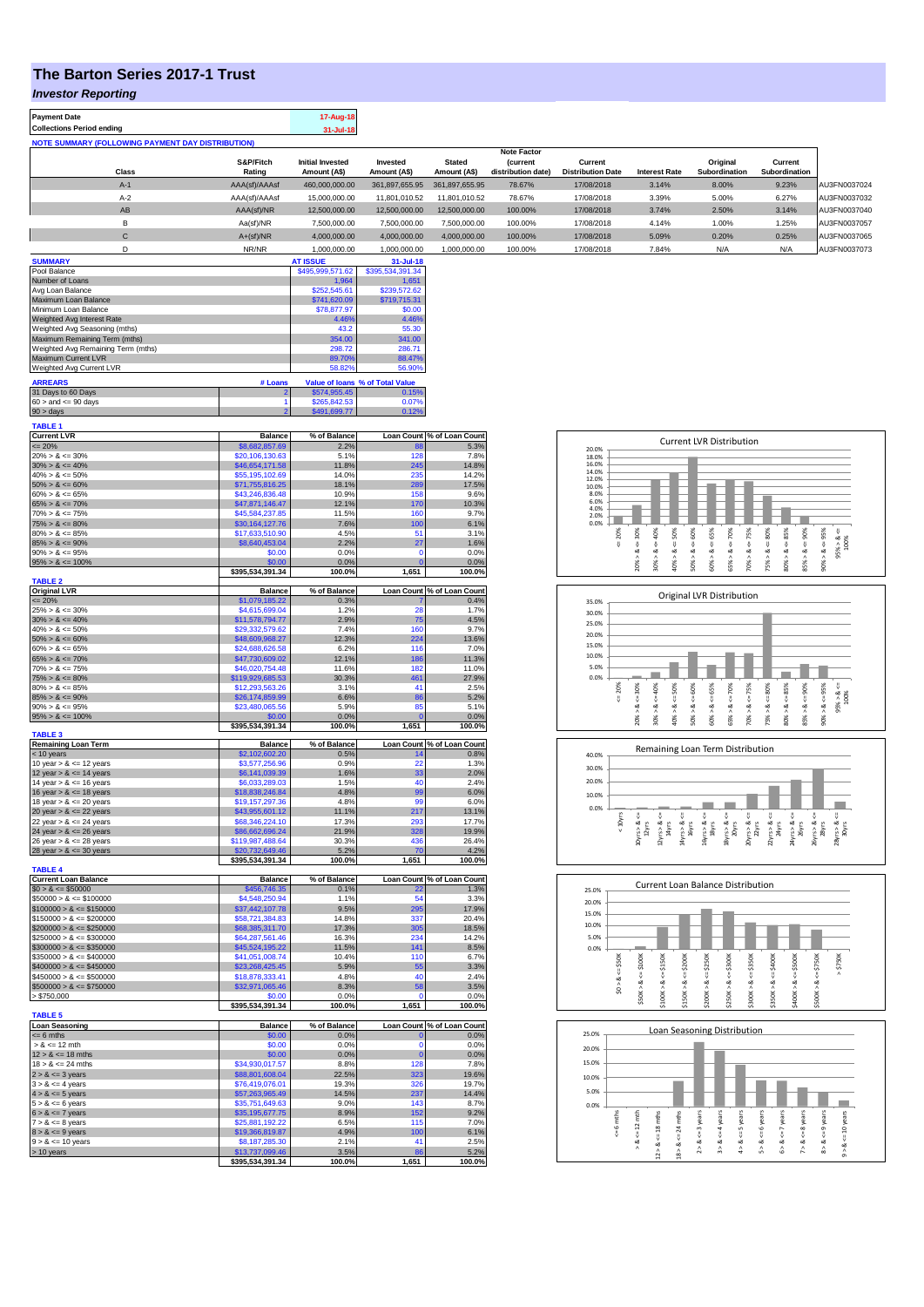## **The Barton Series 2017-1 Trust**

## *Investor Reporting*

| <b>Payment Date</b><br><b>Collections Period ending</b> |                                     | 17-Aug-18<br>31-Jul-18 |                   |                            |
|---------------------------------------------------------|-------------------------------------|------------------------|-------------------|----------------------------|
| TABLE 6                                                 |                                     |                        |                   |                            |
| Postcode Concentration (top 10 by value)                | <b>Balance</b>                      | % of Balance           | <b>Loan Count</b> | % of Loan Count            |
| 2650                                                    | \$9,102,842.94                      | 2.3%                   | 42                | 2.5%                       |
| 2914                                                    | \$7,290,345.93                      | 1.8%                   | 22                | 1.3%                       |
| 2615<br>6210                                            | \$7,131,696.29<br>\$7,011,206.27    | 1.8%<br>1.8%           | 28<br>35          | 1.7%<br>2.1%               |
| 2905                                                    | \$6,756,827.15                      | 1.7%                   | 25                | 1.5%                       |
| 2602                                                    | \$6,534,349.93                      | 1.7%                   | 23                | 1.4%                       |
| 5108                                                    | \$6,421,488.70                      | 1.6%                   | 37                | 2.2%                       |
| 2617                                                    | \$5,595,214.52                      | 1.4%                   | 18                | 1.1%                       |
| 5109                                                    | \$5,562,170.41                      | 1.4%                   | 29                | 1.8%                       |
| 2913                                                    | \$5,125,829.51                      | 1.3%                   | 20                | 1.2%                       |
| <b>TABLE 7</b>                                          |                                     |                        |                   |                            |
| <b>Geographic Distribution</b>                          | <b>Balance</b>                      | % of Balance           | <b>Loan Count</b> | % of Loan Count            |
| <b>Australian Capital Territory</b>                     | \$70,885,053.71                     | 17.9%                  | 263               | 15.9%                      |
| New South Wales                                         | \$64,168,366.38                     | 16.2%                  | 257               | 15.6%                      |
| Northern Territory                                      | \$1,195,541.32                      | 0.3%                   | 5                 | 0.3%                       |
| Queensland                                              | \$12,824,961.94                     | 3.2%                   | 51                | 3.1%                       |
| South Australia                                         | \$163,307,224.75                    | 41.3%                  | 766               | 46.4%                      |
| Tasmania                                                | \$749,137.03                        | 0.2%                   | ٥                 | 0.1%                       |
| Victoria                                                | \$9,817,439.89                      | 2.5%                   | 36                | 2.2%                       |
| Western Australia                                       | \$72,586,666.32<br>\$395,534,391.34 | 18.4%<br>100.0%        | 271<br>1,651      | 16.4%                      |
| <b>TABLE 8</b>                                          |                                     |                        |                   | 100.0%                     |
| Metro/Non-Metro/Inner-City                              | <b>Balance</b>                      | % of Balance           |                   | Loan Count % of Loan Count |
| Metro                                                   | \$308,535,869.28                    | 78.0%                  | 1271              | 77.0%                      |
| Non-metro                                               | \$86,062,451.46                     | 21.8%                  | 376               | 22.8%                      |
| Inner city                                              | \$936,070.60                        | 0.2%                   |                   | 0.2%                       |
| TABLE 9                                                 | \$395,534,391.34                    | 100.0%                 | 1,651             | 100.0%                     |
| <b>Property Type</b>                                    | Balance                             | % of Balance           |                   | Loan Count % of Loan Count |
| <b>Residential House</b>                                | \$362,420,500.22                    | 91.6%                  | 1502              | 91.0%                      |
| Residential Unit                                        | \$32,903,783.76                     | 8.3%                   | 148               | 9.0%                       |
| Rural                                                   | \$210,107.36                        | 0.1%                   |                   | 0.1%                       |
| Semi-Rural                                              | \$0.00                              | 0.0%                   | r                 | 0.0%                       |
| <b>TABLE 10</b>                                         | \$395,534,391.34                    | 100.0%                 | 1,651             | 100.0%                     |
| <b>Occupancy Type</b>                                   | <b>Balance</b>                      | % of Balance           |                   | Loan Count % of Loan Count |
| Owner Occupied                                          | \$323,958,723.28                    | 81.9%                  | 1335              | 80.9%                      |
| Investment                                              | \$71,575,668.06                     | 18.1%                  | 316               | 19.1%                      |
| TABLE 11                                                | \$395,534,391.34                    | 100.0%                 | 1,651             | 100.0%                     |
| <b>Employment Type Distribution</b>                     | <b>Balance</b>                      | % of Balance           |                   | Loan Count % of Loan Count |
| Contractor                                              | \$9,213,424.97                      | 2.3%                   | 37                | 2.2%                       |
| Pay-as-you-earn employee (casual)                       | \$15,623,426.61                     | 3.9%                   | 70                | 4.2%                       |
| Pay-as-you-earn employee (full time)                    | \$303,031,659.75                    | 76.6%                  | 1229              | 74.4%                      |
| Pay-as-you-earn employee (part time)                    | \$30,529,416.46                     | 7.7%                   | 140               | 8.5%                       |
| Self employed                                           | \$14,987,149.63                     | 3.8%                   | 66                | 4.0%                       |
| No data                                                 | \$21.765.050.85                     | 5.5%                   | 108               | 6.5%                       |
| Director                                                | \$384,263,07                        | 0.1%                   |                   | 0.0%                       |
| TABLE <sub>12</sub>                                     | \$395,534,391.34                    | 99.9%                  | 1,651             | 99.9%                      |
| <b>LMI Provider</b>                                     | <b>Balance</b>                      | % of Balance           |                   | Loan Count % of Loan Count |
| QBE                                                     | \$363,926,334.67                    | 92.0%                  | 1540              | 93.3%                      |
| Genworth                                                | 31,608,056.67<br>\$395,534,391.34   | 8.0%<br>100.0%         | 111<br>1,651      | 6.7%<br>100.0%             |
| TABLE 13                                                |                                     |                        |                   |                            |
| <b>Arrears</b>                                          | <b>Balance</b>                      | % of Balance           |                   | Loan Count % of Loan Count |
| <= 0 days                                               | \$386,564,917.41                    | 97.7%                  | 1617              | 97.9%                      |
| $0 >$ and $\leq$ 30 days                                | \$7,636,976.18                      | 1.9%                   | 29                | 1.8%                       |
| $30$ > and <= 60 days                                   | \$574,955.45                        | 0.1%                   | $\overline{2}$    | 0.1%                       |
| $60 >$ and $\leq 90$ days                               | \$265,842.53                        | 0.1%                   | 1                 | 0.1%                       |
| 90 > days                                               | \$491,699.77<br>\$395,534,391.34    | 0.1%<br>100.0%         | 1.651             | 0.1%<br>100.0%             |
| TABLE 14                                                |                                     |                        |                   |                            |
| <b>Interest Rate Type</b>                               | <b>Balance</b>                      | % of Balance           |                   | Loan Count % of Loan Count |
| Variable                                                | \$268,831,410.53                    | 68.0%                  | 1141              | 69.1%                      |
| Fixed                                                   | \$126,702,980.81                    | 32.0%                  | 510               | 30.9%                      |
| TABLE 15                                                | \$395,534,391.34                    | 100.0%                 | 1,651             | 100.0%                     |
| <b>Weighted Ave Interest Rate</b>                       | <b>Balance</b>                      | <b>Loan Count</b>      |                   |                            |
| <b>Fixed Interest Rate</b>                              | 4.32%                               | 510                    |                   |                            |
| TABLE 16                                                |                                     |                        |                   |                            |
| Foreclosure, Claims and Losses (cumulative)             | <b>Balance</b>                      | Loan Count             |                   |                            |
| Properties foreclosed                                   | \$0.00                              |                        |                   |                            |
| Claims submitted to mortgage insurers                   | \$0.00                              | $\Omega$               |                   |                            |
| Claims paid by mortgage insurers                        | \$0.00                              | $\overline{0}$         |                   |                            |
| loss covered by excess spread                           | \$0.00                              | Ō                      |                   |                            |
| Amount charged off                                      | \$0.00                              | $\overline{0}$         |                   |                            |

Please note: Stratified data excludes loans where the collateral has been sold and there is an LMI claim pending.